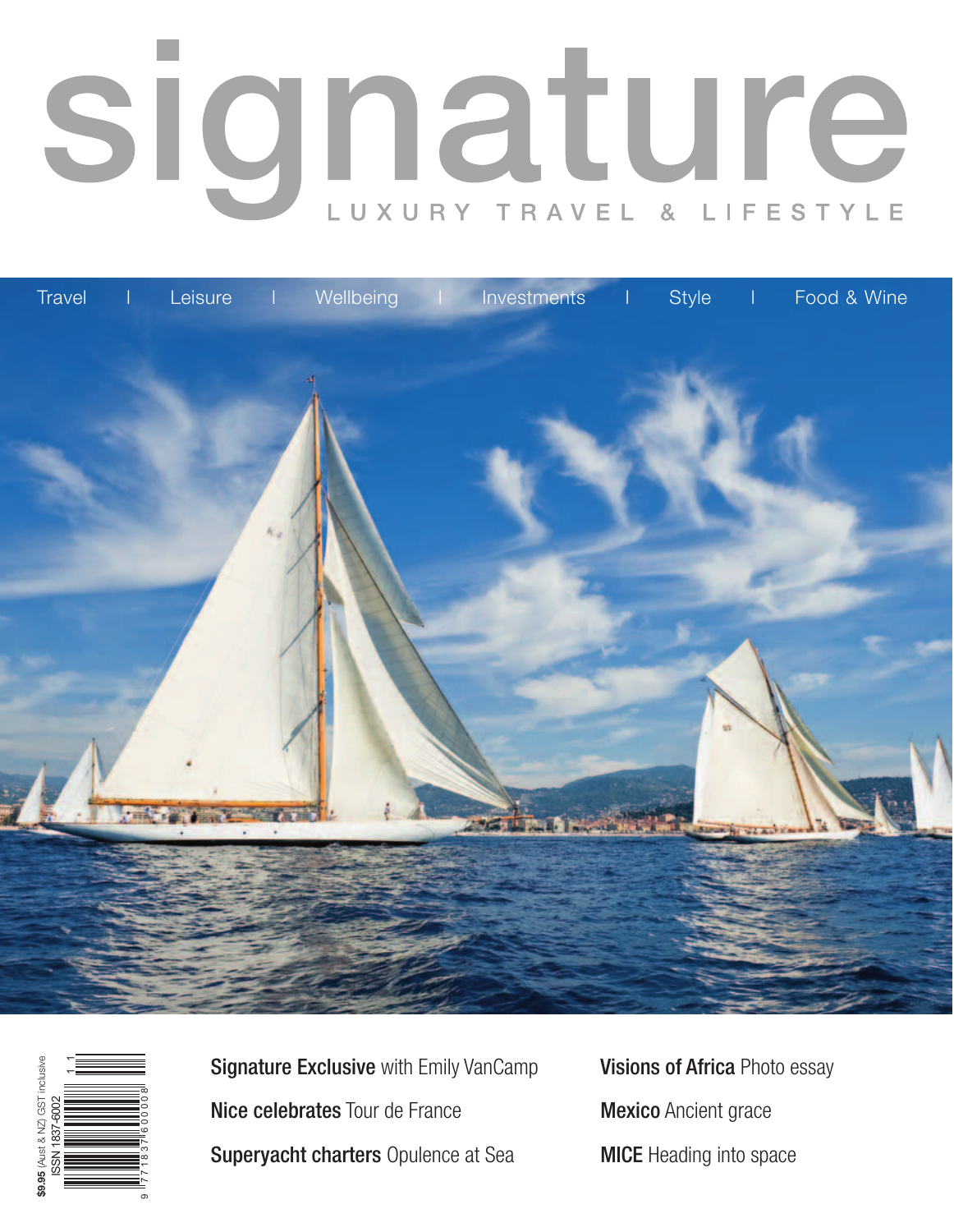This year marks the 100th edition of the Tour de France. Kathryn Tomasetti follows the race route through Nice, hitting the French Riviera's best restaurants and residences en route.

# Le Grand Tour de Luxe

lice's Promenade des Anglais arcs along the Mediterranean. It weaves its way westwards from the splendid superyachts berthed in the city's pleasure port, rippling between a 5km fringe of palm trees and a cobalt blue sea. I've been a resident of this elegant city for a decade, but this month I've shared this seaside boulevard with more Lycra-clad cyclists than an Olympic velodrome.

It's clear that the 'Prom' is hosting more than its regular mix of rollerbladers, pram-wheelers and weekend peddlers. Indeed, as the 2013 Tour de France gears into action, my city is witnessing a fervour for two-wheels like never before.

#### 100 years of two wheels

This year marks the Tour de France's 100th edition. Kicking off in the island of Corsica on 29 June, 'Le Tour' – as it's known in the land of baguettes and Bordeaux – will criss-cross 3,360km of French countryside before finishing up on Paris's Champs-Élysées on 21 July. Corsica may be a newbie on this legendary route, but Nice – which holds the race's fourth stage on 2 July – has proudly hosted the Tour de France 35 times. This year the city is the venue for the prestigious Team Time Trial too, an event that allows visitors to see more of

When I factor in the region's clutch of sumptuous hotels, Michelin-starred restaurant and decades of Hollywoodkissed history, it's little surprise that both keen cyclists and luxury travellers are making a beeline for the Riviera this summer – and a wonder anyone could ever bear to leave.

the action than almost any other stage.

All along the French Riviera, it seems that everyone is getting into the spirit. On Sunday mornings the Corniches – the three sublime seafront roads that connect Nice with the likes of hilltop Eze and chic Monaco – are dense with cyclists. These riders may simply be part of casual clubs, but as they puff their way past beach after beach, there's no doubting their heartfelt devotion to the two-wheeled cause. And on June 15, the Tour de France's official Fête du Tour sees cyclists of all levels take to the streets in gran fondos, which are mass participation cycle celebrations held across the country.

#### Contemporary flair

Nice's eco-friendly Hi Hotel will host visitors keen to stay at the heart of the sporting action. Laurence Shuktor, director of communications for the hotel assures me that "it is a very special moment for Nice. Niçois are truly passionate about sport and everyone







destinationfrance

47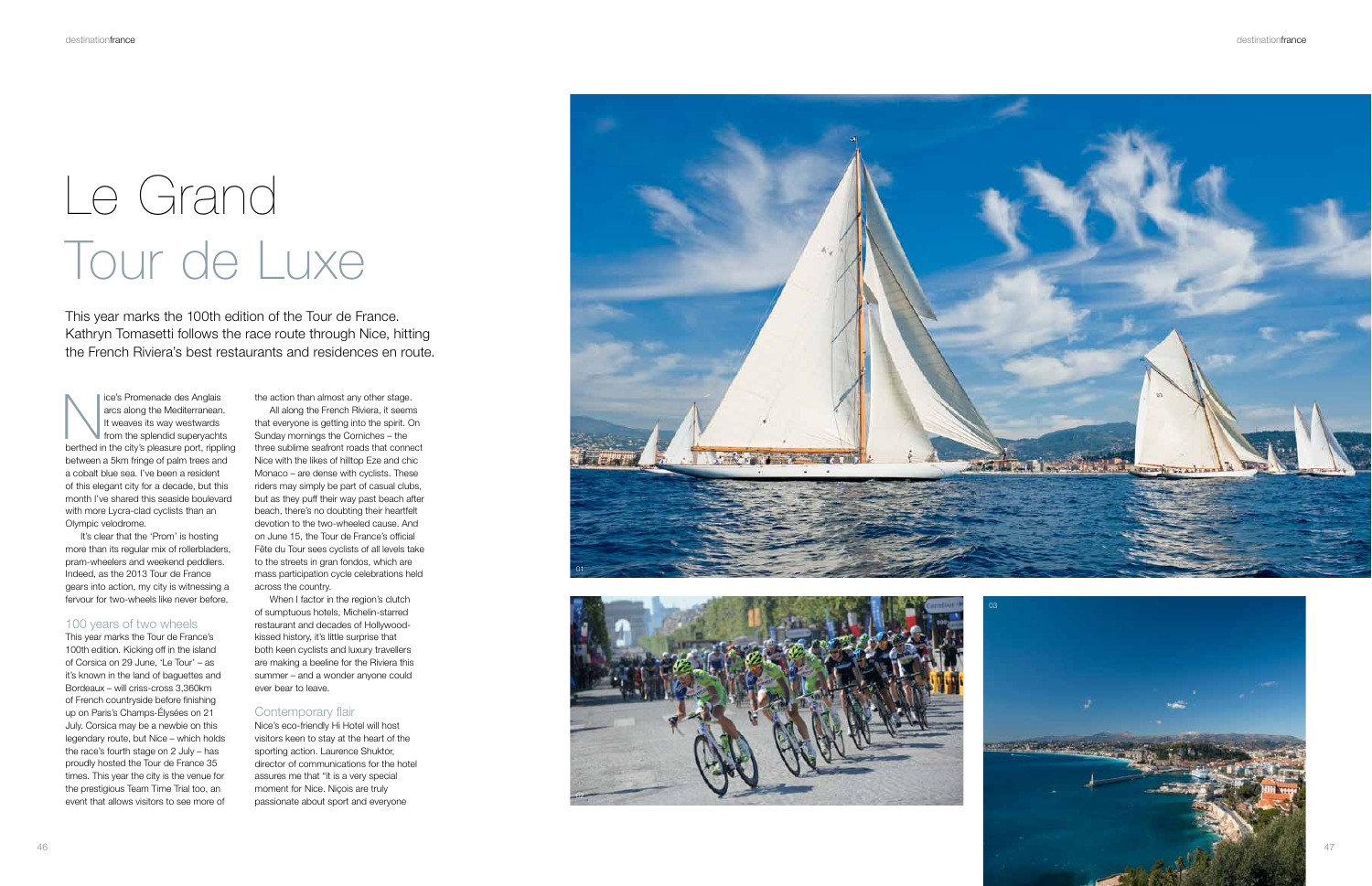runs, cycles, rollerblades. The race will be welcomed here with a lot of enthusiasm."

Designed by Mathali Crasset, a protégée of Philippe Starck, Hi Hotel's 38 rooms are sectioned into nine colourful concepts, such as Rendezvous, with its freestanding lava stone bathtubs, or Techno Corner, with surround-sound media systems. Pick of the bunch are the White & White suites, which boast their own private terrace and Jacuzzi. Hi Beach, the hotel's beach club, is minutes away on the Promenade. Here patrons may savour sushi and watermelon mojitos just metres from the cycle race.

#### Historical heritage

Equally well located is Nice's landmark Hotel Negresco. Opened in 1912, the hotel's ornate white façade – crowned by an unforgettable coral-pink dome – overlooks the Promenade des Anglais, as well as the luxury yachts bobbing on the Riviera's southern horizon beyond. Frank Sinatra, Michael Jackson and the Beatles have all stretched out in the Negresco's

guestrooms, furnished with antiques that span four centuries of French history. The hotel's double Michelin-starred restaurant Le Chantecler, headed up by chef Jean-Denis Rieubland, is renowned for both its gastronomic Provençal cuisine and its decadent 5,000-bottle cellar.

#### Urban indulgence

As the Riviera sun dips in the late afternoon, a meander through Nice's boutique-trimmed Rue Paradis and Rue Alphonse Karr is an event in itself. Pick up luxurious 20s-inspired bijouterie at Les Néréides' flagship store. Or stop into Nice's very own Façonnable, originally tailors to Cannes Film Festival, now favoured for its sleek, nautical style.

A short stroll away, young Niçois brothers Gaël and Mickaël Tourteaux are head chefs at their own experimental restaurant, Flaveur. The establishment picked up its first Michelin star in 2011, and the cuisine is a far cry from what Cadel Evans and team dine on when they cycle through the city. The Tourteaux brothers infuse classic French ingredients, such as candy-striped chioggia beets and Menton lemons, with exotic flavours from a youth spent on the tropical islands of Réunion and Guadeloupe.

On a recent visit I tucked into turnip ravioli drizzled with a citrusy yuzu dressing, followed by local monkfish topped with Japanese sesame gomasio.

#### Star-studded elegance

However, it's the Grand Hotel du Cap Ferrat, a ten-minute drive or 20-minute cycle east of Nice, which caters to guests seeking absolute decadence. This dazzling hotel and its 17 acres of Provençal gardens are perched on the tip of Cap Ferrat, the world's priciest peninsula of land. Gustave Eiffel designed the foyer's Rotunda in 1909. Pablo Picasso, Henri Matisse and Brigitte Bardot were regulars. Swimming









instructor Pierre Gruneberg – still teaching lucky guests today – assisted Somerset Maugham, Paul McCartney and Ralph Lauren in perfecting their strokes at the hotel's Dauphin beach club.

The Grand Hotel's rooms and suites are swathed in beige Persian and white Calcuna Cream marble. But the ultimate in relaxation must be a stolen hour or two in award-winning Le Spa's al fresco treatment cabanas, tucked into lush

01 Yachts on the Riviera 02 Tour de France cyclists 03 Vue Generale Port 04 Hotel Negresco 05 Hotel Negresco interior 06 Pool at the Hyatt Regency, Nice 07 Grand Hotel du Cap Ferrat